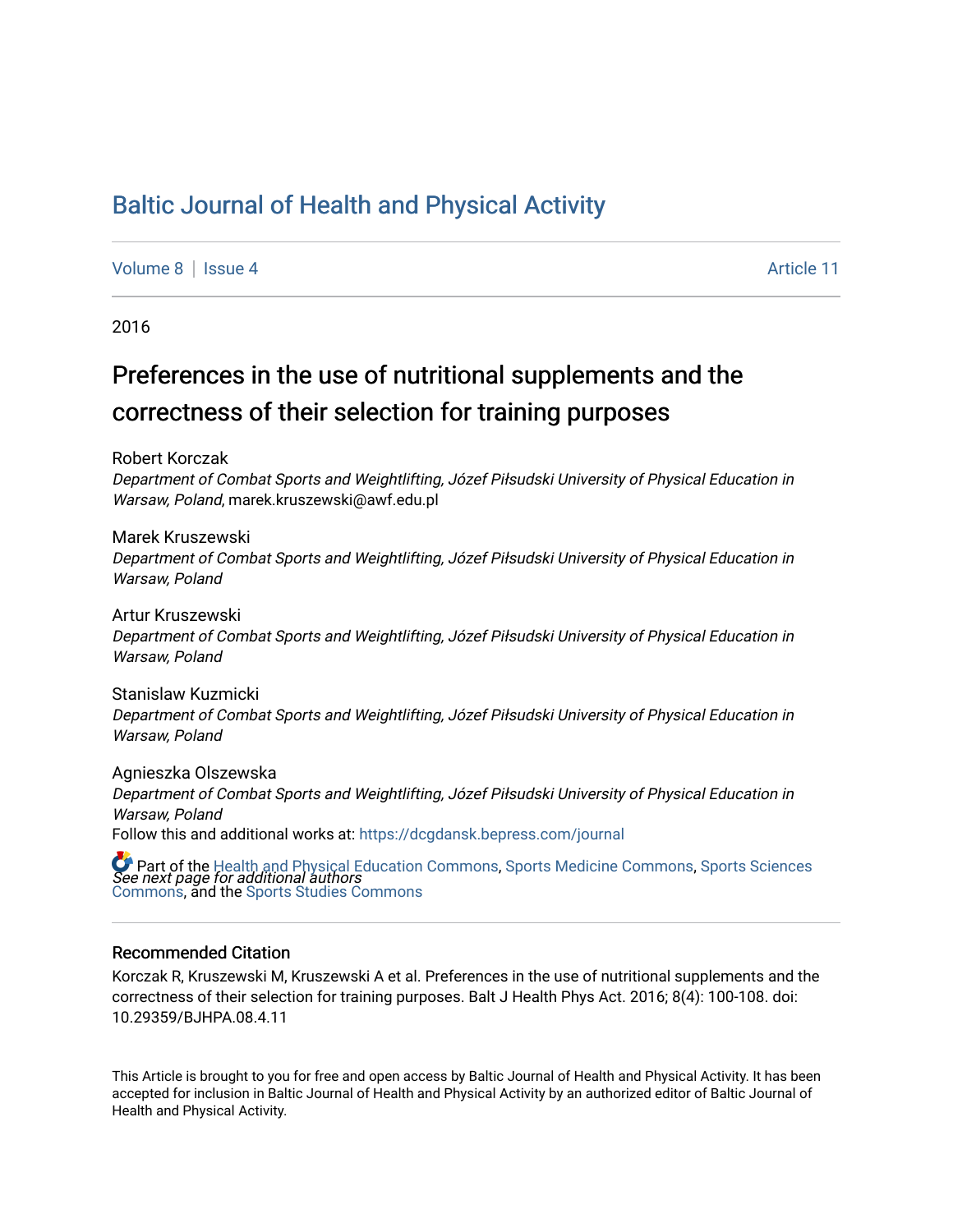# Preferences in the use of nutritional supplements and the correctness of their selection for training purposes

### Authors

Robert Korczak, Marek Kruszewski, Artur Kruszewski, Stanislaw Kuzmicki, Agnieszka Olszewska, Grzegorz Kepa, and Karol Landowski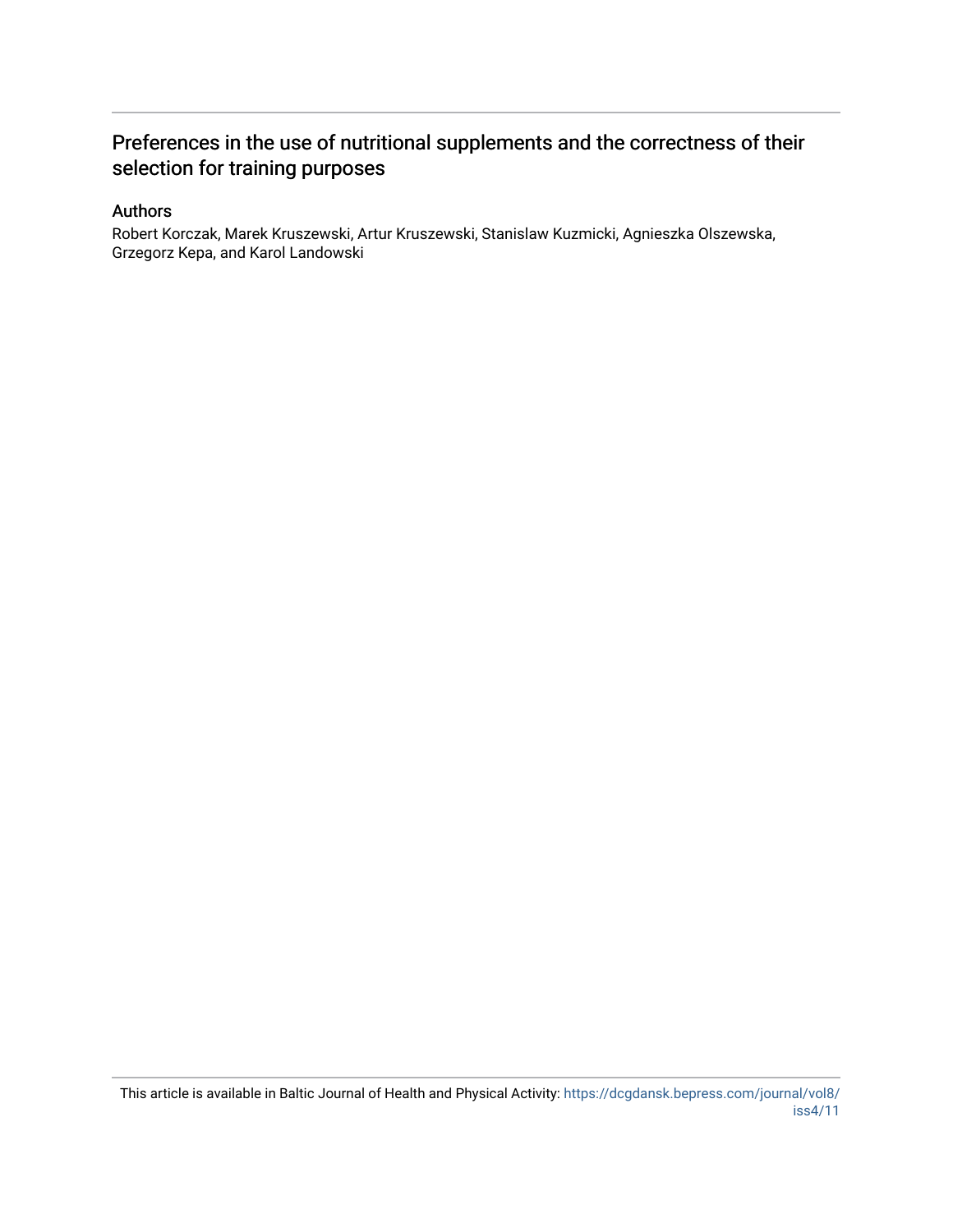**Authors' Contribution:**

- **A** Study Design
- **B** Data Collection
- **C** Statistical Analysis
- **D** Data Interpretation **E** Manuscript Preparation
- **F** Literature Search
- **G** Funds Collection

# **Preferences in the use of nutritional supplements and the correctness of their selection for training purposes**

**Robert Korczak AB, Marek Kruszewski CDEF, Artur Kruszewski CDEF, Stanisław Kuźmicki CDEF, Agnieszka Olszewska AB, Grzegorz Kępa AB, Karol Landowski AB**

Department of Combat Sports and Weightlifting, Józef Piłsudski University of Physical Education in Warsaw, Poland

| abstract                     |                                                                                                                                                                                                                                                                                                                                                                                                                                                                                                                                                                                                                                                                                                                                                                                                                                                                                                                                                                                                                                                                                                                                                                                                                                                |
|------------------------------|------------------------------------------------------------------------------------------------------------------------------------------------------------------------------------------------------------------------------------------------------------------------------------------------------------------------------------------------------------------------------------------------------------------------------------------------------------------------------------------------------------------------------------------------------------------------------------------------------------------------------------------------------------------------------------------------------------------------------------------------------------------------------------------------------------------------------------------------------------------------------------------------------------------------------------------------------------------------------------------------------------------------------------------------------------------------------------------------------------------------------------------------------------------------------------------------------------------------------------------------|
| <b>Background</b>            | The aim of the study was to determine the preferences in the use of nutritional supplements<br>and the correctness of their selection in training among recreational athletes attending<br>classes at the gym.                                                                                                                                                                                                                                                                                                                                                                                                                                                                                                                                                                                                                                                                                                                                                                                                                                                                                                                                                                                                                                 |
| <b>Material/Methods</b>      | A group 169 of recreational athletes was surveyed in "AWF Warszawa" and "Warszawianka"<br>gyms; they were 26.6 years old $\pm 6.48$ yrs and had 4 years $\pm 4.57$ of training experience. The<br>diagnostic survey method was used, with questionnaires developed by the authors of this<br>study.                                                                                                                                                                                                                                                                                                                                                                                                                                                                                                                                                                                                                                                                                                                                                                                                                                                                                                                                            |
| <b>Results</b>               | A significantly smaller proportion of respondents declared the use of supplements. The<br>supplementation declared most often involved the use of chain amino acids (BCAA), high-<br>protein supplements and creatine. A small proportion of the respondents declared the use<br>of carbohydrate supplements. Respondents declared taking more than one supplement at<br>the same time. Most often the protein supplements were combined with BCAA, creatine,<br>vitamins and minerals. A lack of knowledge manifested itself in many declarations such<br>as taking supplements with similar composition at the same time, the consumption of<br>excessive doses of certain substances, not knowing rules for maintaining the correct<br>proportions of the basic ingredients of a diet or a need for supplementation with certain<br>substances, depending on the type of exercise. Athletes wanted to achieve one to two<br>training goals in their classes, but the selection of supplements to help achieve these goals<br>was wrong. There was no significant preference given to the type of exercise (aerobic,<br>strength), indicating that many types of exercise were to be implemented in parallel during<br>one training session. |
| <b>Conclusions</b>           | The use of supplements among recreational athletes is not as widespread as is commonly<br>thought. The declared supplementation had a standard structure. The number of substances<br>used at the same time is lower than in athletes in high sports classes. A widespread lack of<br>knowledge of the training process can eliminate the effects of supplementation. It can also<br>cause harm to health and nutritional deficiencies. The implementation of properly selected<br>training goals may be impossible when supplementation is chosen poorly. Although it is<br>permissible to perform different types of exercise in a training session, the exercise choices<br>made by recreational athletes often seem accidental.                                                                                                                                                                                                                                                                                                                                                                                                                                                                                                            |
| <b>Key words</b>             | Supplements, physical activity, training                                                                                                                                                                                                                                                                                                                                                                                                                                                                                                                                                                                                                                                                                                                                                                                                                                                                                                                                                                                                                                                                                                                                                                                                       |
| article details              |                                                                                                                                                                                                                                                                                                                                                                                                                                                                                                                                                                                                                                                                                                                                                                                                                                                                                                                                                                                                                                                                                                                                                                                                                                                |
| <b>Article statistics</b>    | Word count: 2,590; Tables: 4; Figures: 3; References: 19                                                                                                                                                                                                                                                                                                                                                                                                                                                                                                                                                                                                                                                                                                                                                                                                                                                                                                                                                                                                                                                                                                                                                                                       |
|                              | Received: March 2016; Accepted: September 2016; Published: December 2016                                                                                                                                                                                                                                                                                                                                                                                                                                                                                                                                                                                                                                                                                                                                                                                                                                                                                                                                                                                                                                                                                                                                                                       |
| <b>Full-text PDF:</b>        | http://www.balticsportscience.com                                                                                                                                                                                                                                                                                                                                                                                                                                                                                                                                                                                                                                                                                                                                                                                                                                                                                                                                                                                                                                                                                                                                                                                                              |
| Copyright                    | © Gdansk University of Physical Education and Sport, Poland                                                                                                                                                                                                                                                                                                                                                                                                                                                                                                                                                                                                                                                                                                                                                                                                                                                                                                                                                                                                                                                                                                                                                                                    |
| Indexation:                  | AGRO, Celdes, CNKI Scholar (China National Knowledge Infrastructure), CNPIEC, De Gruyter - IBR (International<br>Bibliography of Reviews of Scholarly Literature in the Humanities and Social Sciences), De Gruyter - IBZ<br>(International Bibliography of Periodical Literature in the Humanities and Social Sciences), DOAJ, EBSCO - Central<br>& Eastern European Academic Source, EBSCO - SPORTDiscus, EBSCO Discovery Service, Google Scholar, Index<br>Copernicus, J-Gate, Naviga (Softweco, Primo Central (ExLibris), ProQuest - Family Health, ProQuest - Health &<br>Medical Complete, ProQuest - Illustrata: Health Sciences, ProQuest - Nursing & Allied Health Source, Summon<br>(Serials Solutions/ProQuest, TDOne (TDNet), Ulrich's Periodicals Directory/ulrichsweb, WorldCat (OCLC)                                                                                                                                                                                                                                                                                                                                                                                                                                           |
| <b>Funding:</b>              | This research received no specific grant from any funding agency in the public, commercial, or not-for-profit                                                                                                                                                                                                                                                                                                                                                                                                                                                                                                                                                                                                                                                                                                                                                                                                                                                                                                                                                                                                                                                                                                                                  |
|                              | sectors.                                                                                                                                                                                                                                                                                                                                                                                                                                                                                                                                                                                                                                                                                                                                                                                                                                                                                                                                                                                                                                                                                                                                                                                                                                       |
| <b>Conflict of interest:</b> | Authors have declared that no competing interest exists.                                                                                                                                                                                                                                                                                                                                                                                                                                                                                                                                                                                                                                                                                                                                                                                                                                                                                                                                                                                                                                                                                                                                                                                       |
| <b>Corresponding author:</b> | Dr hab. Marek Kruszewski, Józef Piłsudski University of Physical Education in Warsaw, Department of Combat<br>Sports and Weightlifting, Marymoncka 34, 00-968 Warsaw 45; e-mail: marek.kruszewski@awf.edu.pl;<br>dr.makrus@wp.pl                                                                                                                                                                                                                                                                                                                                                                                                                                                                                                                                                                                                                                                                                                                                                                                                                                                                                                                                                                                                               |
| <b>Open Access License:</b>  | This is an open access article distributed under the terms of the Creative Commons Attribution-Non-commercial<br>4.0 International (http://creativecommons.org/licenses/by-nc/4.0/), which permits use, distribution, and<br>reproduction in any medium, provided the original work is properly cited, the use is non-commercial and is<br>otherwise in compliance with the license.                                                                                                                                                                                                                                                                                                                                                                                                                                                                                                                                                                                                                                                                                                                                                                                                                                                           |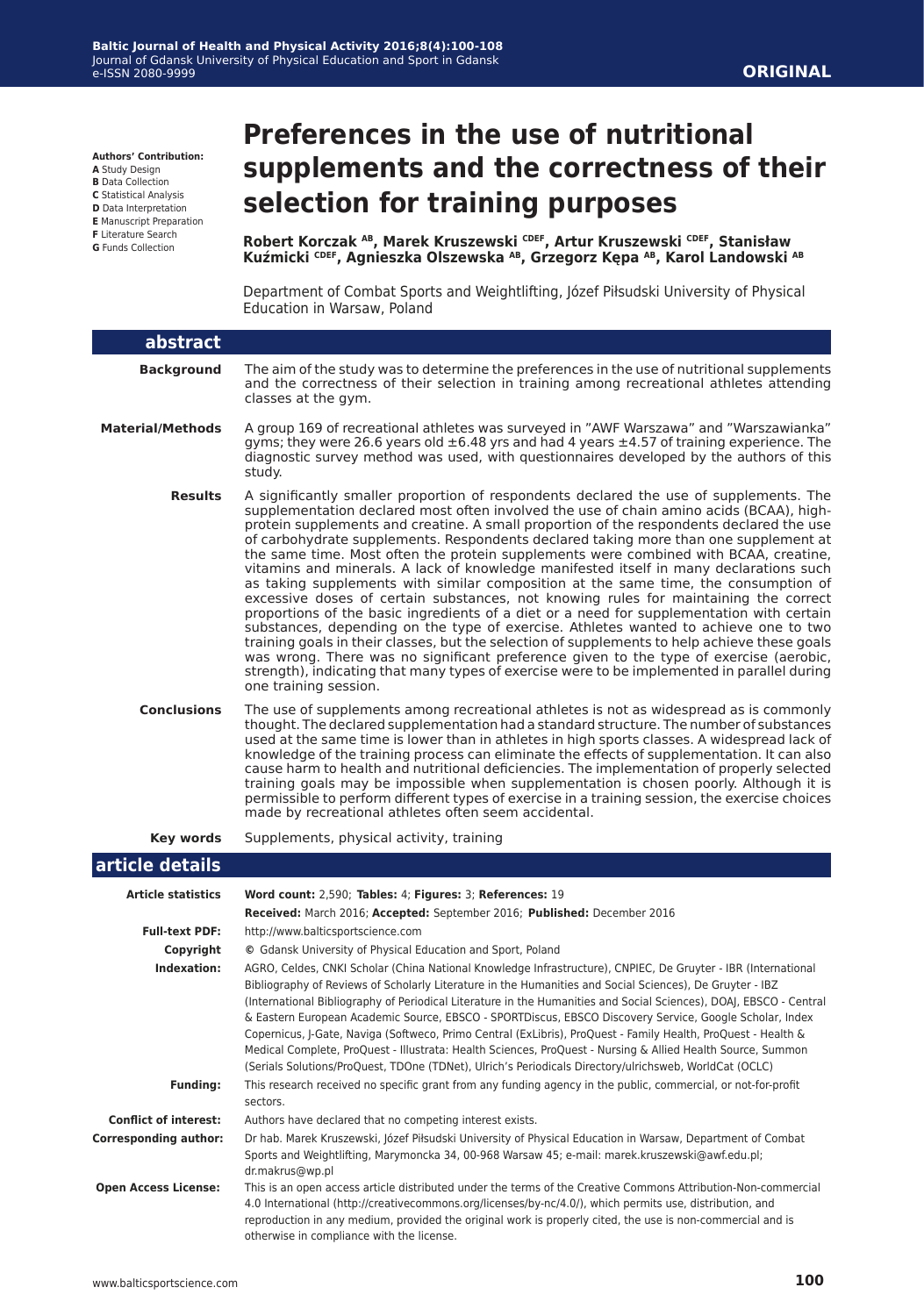# **introduction**

The modern person expects that the ingested food will not only be a source of energy and nutrients, but above all a useful ingredient in the accomplishment of new challenges, including sports. Food should help shape the figure in accordance with expectations, improve efficiency, and reduce stress [1, 2]. Dietary supplements such as proteins, carbohydrates, branched chain amino acids (BCAA), creatine or vitamin-mineral preparations may be helpful in meeting those expectations [3]. They are an important part of a broad range of substances aimed to maintain the body in an optimum health and fitness condition [4]. In the United States, more than 3 million people regularly consume dietary supplements [5], and among athletes consumption is as high as 86.5% [6].

The diet of recreational athletes is different from the diet of professional athletes, and their knowledge of nutrition is not always sufficient [1]. Those who exercise regularly should be well aware of the impact of various dietary supplements on their exercise results. It is important to know that supplements taken at the same time will lead to oversupply of certain substances, which in turn can adversely affect the body [6]. Dymkowska-Malesa et al. [3] indicate that meals consumed by athletes should be optimal in terms of quantity, but also easily digestible and nutritious. The realization of such high requirements can be achieved through the use of carefully selected supplements. Unfortunately, proper selection of supplements turns out to be a very difficult task. Most dilemmas appear in the issue of the effectiveness of these substances, which may be associated with taking several supplements with similar or the same properties by the athlete. A European Commission report indicates that the number of substances used as dietary supplements is approximately 400, including 50% in relation to vitamins and minerals [3]. An important problem is also taking dietary supplements, which in the popular opinion among athletes have a positive effect, but in the light of recent studies such effect is not confirmed [2].

In an attempt to classify supplements based on their suitability for athletes, the Australian Institute of Sport (AIS) organised dietary supplements into three groups [1]:

- Group A - with proven effect (drinks, gels and bars for athletes; meals in a liquid form; mineral-vitamin preparations and vitamin D, E, C, caffeine, creatine, iron, calcium bicarbonate);

- Group B - requiring further research (glutamine, glucosamine, HMB, alanine; colostrum, probiotics, ribose, melatonin);

- Group C - not having a proven impact on the improvement inathletic performance (BCAA, carnitine, chromium picolinate, coenzyme Q10, nitric oxide, ZMA (Zn, Mg, B6), ginseng, RhodiolaRosea, hydrogen peroxide;

The study presented by American researchers in the meta-analysis of 51 publications found that, regardless of the usefulness of these substances, 52% of adults as well as every other athlete (46%) use dietary supplements [7].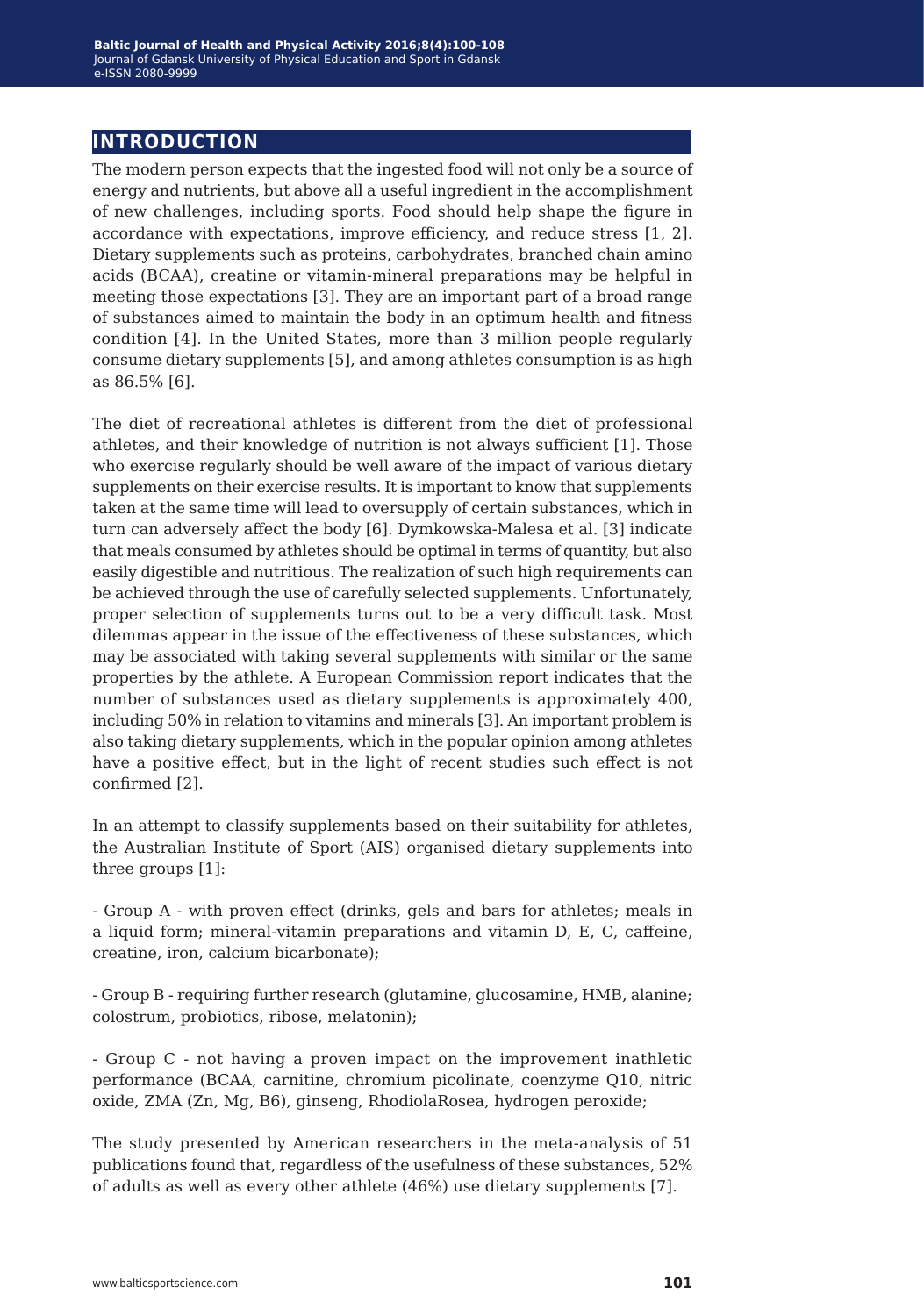**Korczak R, Kruszewski M, Kruszewski A, Kuźmicki S, Olszewska A, Kępa G, Landowski K.** Nutritional supplements in sports training Balt | Health Phys Act 2016;8(4):100-108

Such common a use and chaos in giving advice concerning dosing of different types of supplements make it necessary to diagnose the accuracy of their selection in terms of popularity and the actual needs of different groups who engage in physical activity.

#### **objective**

The aim of the study was to determine the preferences in the use of nutritional supplements and the correctness of their selection in training among recreational athletes attending classes at the gym.

# **material and methods**

A group 169 of recreational athletes was surveyed in "AWF Warszawa" and "Warszawianka" gyms; the subjects were 26.6 years old  $\pm 6.48$  yrs and had 4 years ±4.57 of training experience. The diagnostic survey method was used, with questionnaires developed by the authors of this study. The respondents were divided into two groups, depending on where they attended their training classes (Table 1).

Table 1. The characteristics of the study groups

|              | Age (years) |       | Body weight (kg) |        | Body height (cm) |       | Training experience<br>(years) |           |
|--------------|-------------|-------|------------------|--------|------------------|-------|--------------------------------|-----------|
|              | M           | SD    | M                | SD     | М                | SD    | M                              | <b>SD</b> |
| <b>AWF</b>   | 22.86       | ±2.67 | 73.72            | ±12.39 | 177.10           | ±8.03 | 3.45                           | ±3.71     |
| WARSZAWIANKA | 30.13       | ±6.86 | 75.55            | ±14.57 | 176.16           | ±9.12 | 3.90                           | ±3.95     |

The diagnostic survey tool was an original questionnaire consisting of 10 closed questions and 1 open question where the respondents were asked to write down the names of the supplements that they were taking.

Statistical analysis of data was performed using Student's t tests (*p* < 0.05).

# **results**

Contrary to the general notion of the universality of supplementation by persons participating in gym classes, most of our respondents did not confirm this. Among the 169 people, only 64 (38%) declared taking dietary supplements, including 31 (33%) in the AWF gym and 33 (43%) in "Warszawianka" gym. Groups of people surveyed at AWF and Warszawianka who declared the use of food supplementation did not differ significantly because of the sample size (Table 2).

|  |  |  | Table 2. List of people who do and do not use supplements |
|--|--|--|-----------------------------------------------------------|
|--|--|--|-----------------------------------------------------------|

|              | Used supplements |     | Not used supplements |     |  |
|--------------|------------------|-----|----------------------|-----|--|
| <b>AWF</b>   | $n = 31$         | 33% | $n = 62$             | 67% |  |
| WARSZAWIANKA | $n = 33$         | 43% | $n = 43$             | 57% |  |
| Total        | $n = 64$         | 38% | $n = 105$            | 62% |  |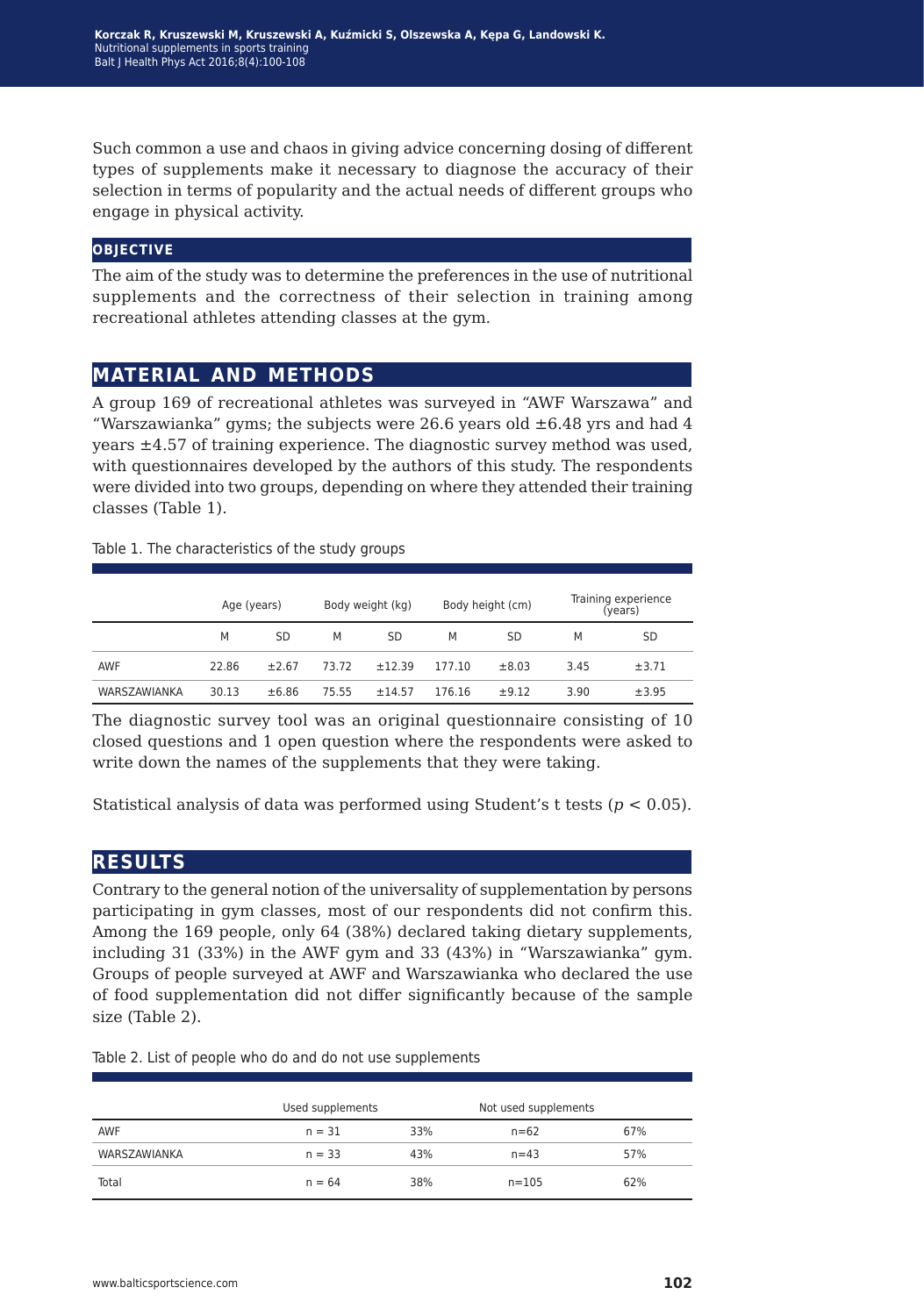The most often used supplements were high-protein nutrient and BCAA (Table 3).

|  |  |  |  |  | Table 3. Preferences in the use of specific supplements |
|--|--|--|--|--|---------------------------------------------------------|
|--|--|--|--|--|---------------------------------------------------------|

| Dietary supplement              | AWF | WARSZAWIANKA   |
|---------------------------------|-----|----------------|
| High-protein nutrient           | 19  | 17             |
| <b>BCAA</b>                     | 19  | 12             |
| Creatine                        | 14  | 4              |
| Carbohydrate supplement         | 4   | 8              |
| Vitamin                         | 6   | 10             |
| Mineral                         | 6   | 6              |
| L-glutamine                     | 3   | 2              |
| Amino acids                     | 2   | 2              |
| L-carnitine                     | 2   | 2              |
| Carbohydrate-protein supplement | 1   | $\mathbf{1}$   |
| Beta-alanine                    | 0   | $\mathbf{1}$   |
| L-arginine                      | 0   | 1              |
| Isotonic                        | 0   | 1              |
| Pre-workout                     | 1   | 0              |
| Fat burner                      | 0   | 1              |
| Cod-liver oil                   | 0   | $\overline{2}$ |
| Omega-3                         | 1   | 0              |
| HMB (β-hydroxy-butyric acid)    | 0   | 1              |

It should be noted that in both groups respondents declared the use of more than one supplement at the same time. Only 10% of AWF students were taking one supplement at a time, while the percentage of AWF students taking two and three supplements was 48% and 35%, respectively. Taking four supplements at the same time was declared by 6% of the AWF students. Statements concerning the number of supplements taken at the same time, significantly differentiate the groups, as among the "Warszawianka" athletes, taking one supplement was declared by 36% of the respondents, and two and three supplements were taken by 27% and 15% of athletes, respectively. A significant difference between the analysed groups was also found in relation to the use of four supplements (Fig. 1).



AWF WARSZAWIANKA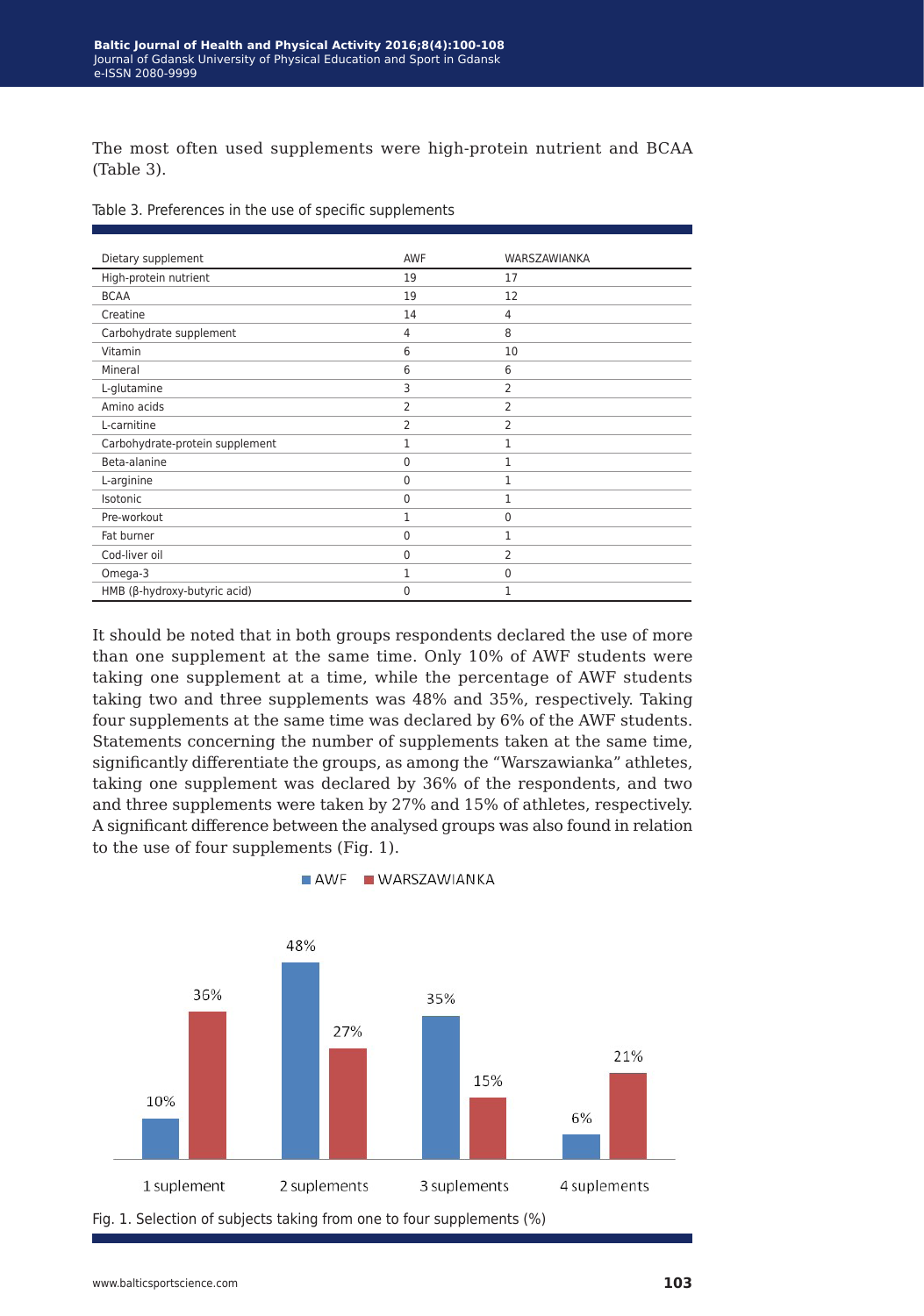In planning and implementing the number of training goals, the respondents most often pointed to one or two prerogatives. One training goal was declared by 55% of AWF students and 36% of athletes in the "Warszawianka" gym. Two training goals were declared by 39% of AWF students and 45% of the athletes in the "Warszawianka" gym.

Implementation of more training goals in one cycle seems to be wrong, not only because of the low effectiveness of such activities, but also because of the physiological and methodological contradictions which occur during attempts to reconcile efforts of a radically different character. In this regard, groups vary significantly, as only 3% of AWF students tried to reconcile 3 or 4 conflicting goals, compared to an overwhelming 18% of athletes at the "Warszawianka" gym (Fig. 2).



An appropriate choice of the supplements to the physical activity is an important problem. Wrong selection of supplements to the chosen training goal was noted in 72% of the respondents, while only 26% of AWF students and 30% of the athletes in the gym "Warszawianka" chose supplements that could be helpful in improving sports performance (Table 4).

Table 4. Assessment of the selection of dietary supplements depending on the training goal

| Selection<br>of supplements | <b>AWF</b> | AWF $[%]$ | WARSZAWIANKA | <b>WARSZAWIANKA [%]</b> |
|-----------------------------|------------|-----------|--------------|-------------------------|
| Good                        |            | 26%       | 10           | 30%                     |
| <b>Bad</b>                  | 23         | 74%       | 23           | 70%                     |
| Total                       | 31         | 100%      | 33           | 100%                    |

With regards to preferences on the types of training (aerobic or strength training), exercises where no particular type of training dominated were chosen by 71% of AWF students and 79% of the athletes in the "Warszawianka" gym (Fig. 3).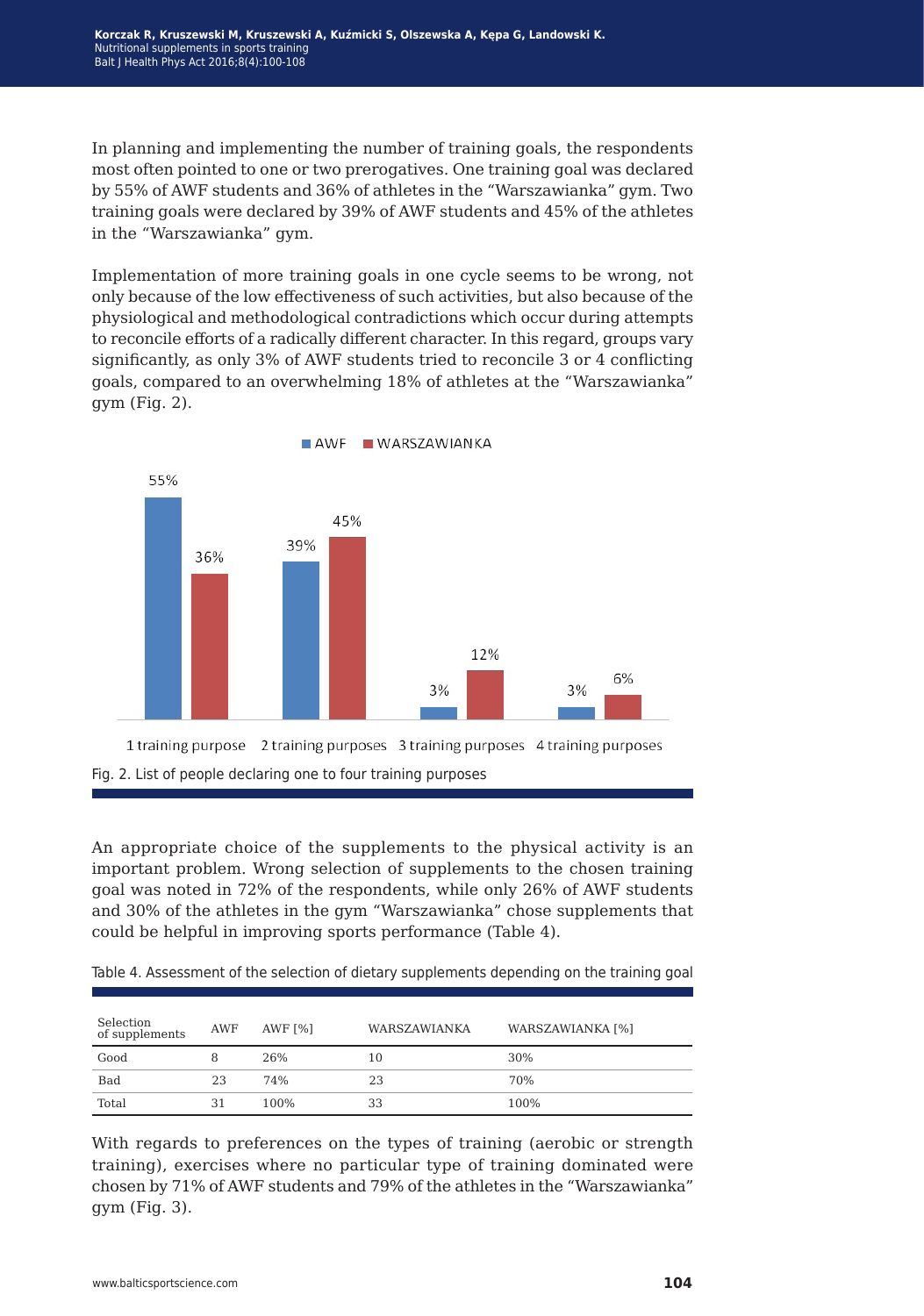

Fig. 3. The declared type of exercise performed among those taking dietary supplements

# **discussion**

The level of the intake of the supplementation in the research group is in contradiction with the growing trend of the use of supplements by athletes of high class sports, especially participants in the Olympic Games – 51% [8] and elite athletes – 61.2% [9].

The use of supplements seems to have a standard structure compared to other groups of recreational athletes, e.g. bodybuilders, and does not significantly differentiate the respondents [2]. Most people who reported taking supplements used high-protein nutritional supplements and branched chain amino acids. Among AWF students creatine was also largely popular, and more than 1/4 of people who exercise in the "Warszawianka" declared the intake of carbohydrate supplements. The use of vitamins and minerals was declared by a similar number of respondents ( $n = 12$  AWF and  $n = 16$ ) "Warszawianka"). A similar distribution of the most commonly used dietary supplements, testifying to their popularity, is found in many publications [2, 3, 5, 6, 10, 11, 12]. None of the respondents in both groups declared the use of isotonic drinks, which are commonly used by professionals and those exercising recreationally in gyms, which is surprising [2, 3, 4, 6, 10, 13].

It seems that the structure of taking supplements by AWF students is closer to the one encountered in highly advanced training (average of 3.7 supplements per person) [8], because 83% of them declare the intake of 2–3 at the same time. People exercising in the "Warszawianka" seem inclined to more radical solutions, as they either limit themselves to a single supplement or take many of them at the same time - more than four. The multiplicity of taking supplements is not only characteristic of groups with a low degree of sports proficiency. As given in the literature, there are cases of participants in the Olympic Games and the athletes described as elite who consume 17 or even 26 supplements at a time [9].

The most common preparations were the combination of protein supplements with BCAA, creatine, vitamins and minerals. Only in a few cases the combination of proteins with carbohydrate supplements was declared, which in the light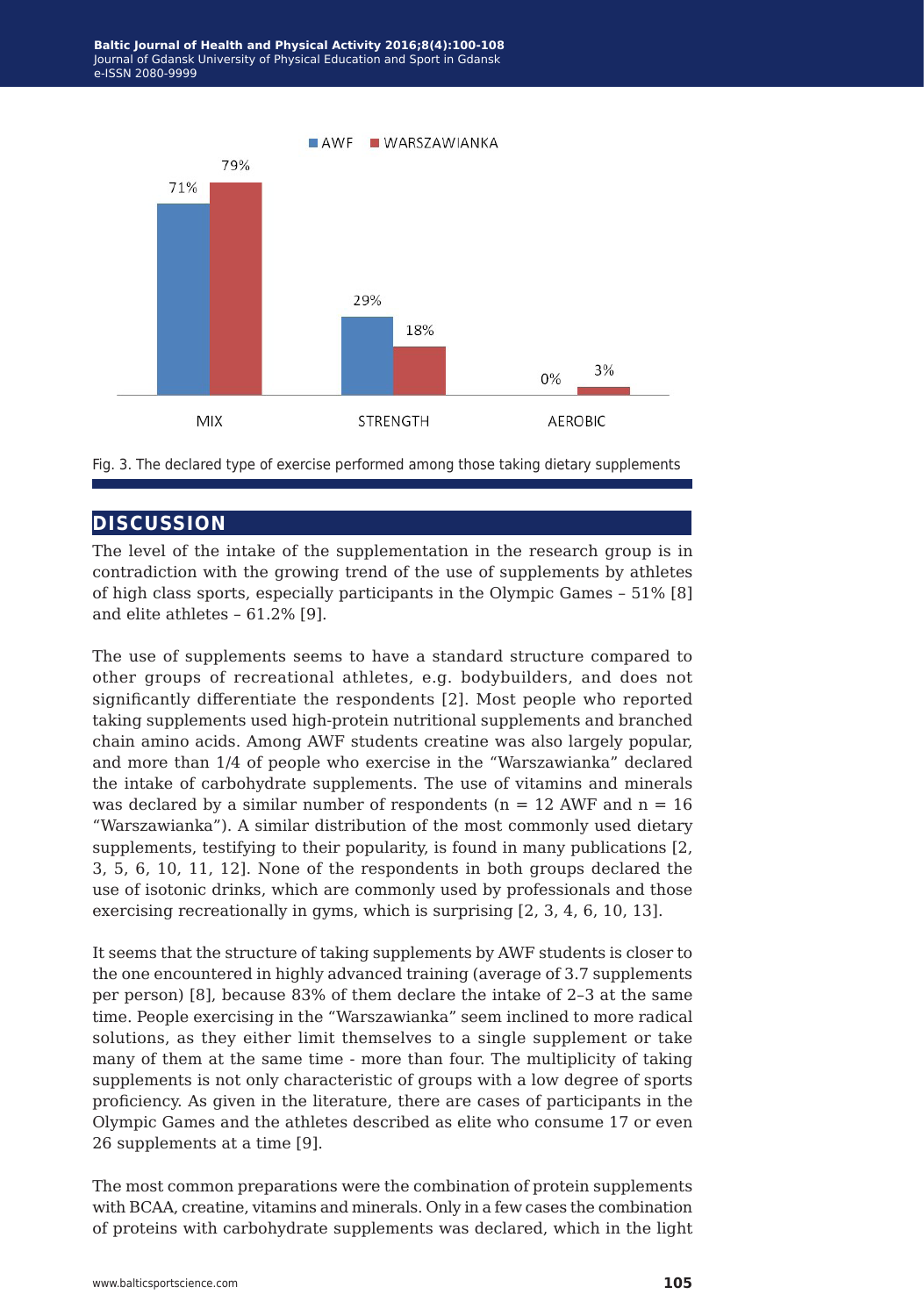of reports from the literature seems to be favourable, mainly due to the postexercise recovery [1, 14, 15].

From many scientific reports it is known that supplements such as creatine in conjunction with HMB (hydroxymethylbutyrate) and carbohydrate supplements or a carbohydrate-protein preparation help to increase muscle strength, increase body mass and LBM in the body [2, 10, 16]. The preparations with high protein content, in combination with "fat-reducing agents" and/or L-carnitine, are generally considered slimming, although scientists are divided on this issue. This particularly concerns L-carnitine, whose effect on fat loss is disputable [17].

Many authors, however, draw attention to the insufficient knowledge of nutrition in people attending fitness clubs, which seems to have a direct relationship with the use of supplementation [5]. This is manifested in the intake of supplements with similar nutritional composition at the same time, which sometimes abolishes their effects [1, 3]. It is also important in understanding the type and doses of supplements used at one time, as in extreme cases this can lead to an oversupply of certain substances and cause a detrimental effect on the body [6]. Oversupply of nutrients primarily concerns the most frequently consumed ones (also by our respondents), such as vitamins and minerals, high-protein supplements, creatine and branched chain amino acids [6, 10]. At the same time, attention is drawn to the low level of knowledge regarding the amount and types of food, which should include grain products, fish, meat, milk and eggs. Special attention is also given to the ignorance of the proper proportions in consuming fat products per serving and the importance of a regeneration meal after intense physical activity [5]. Unfortunately, often the choice of a dietary supplement is based on unreliable knowledge conveyed by the seller in the shop with nutrients, the Internet or just advertising content on the packaging of the product [2, 6, 18]. Most often it just contributes to an unbalanced diet and an improper use of supplements. At the same time, despite the declaration of a high intake of dietary supplements, some athletes are still not adequately aware of the need to compensate nutritional deficiencies. This is indicated by studies of long-distance runners and weightlifters, who in the absence of supplementation are unable to cover the demand for nutrients and energy [3, 19].

Statements as for the number of training goals obtained in the research should be regarded as correct, because many authors indicate the possibility of developing strength by increasing muscle mass or improving the neuromuscular coordination. It also shows the ability to simultaneously improve strength and reduce body fat [1, 2].

Although this level of incompetence in choosing supplements observed in the study seems strange, it should be noted that the phenomenon may be widespread, since similar data was obtained in studies of the Australian Institute of Sport [6]

Our participants preferred combined training, consisting of strength training and that of a completely different impact – aerobic one. This is a workout that bodybuilders use during start-up, when the equivalent objectives are preservation of muscle strength and simultaneous reduction of fat and water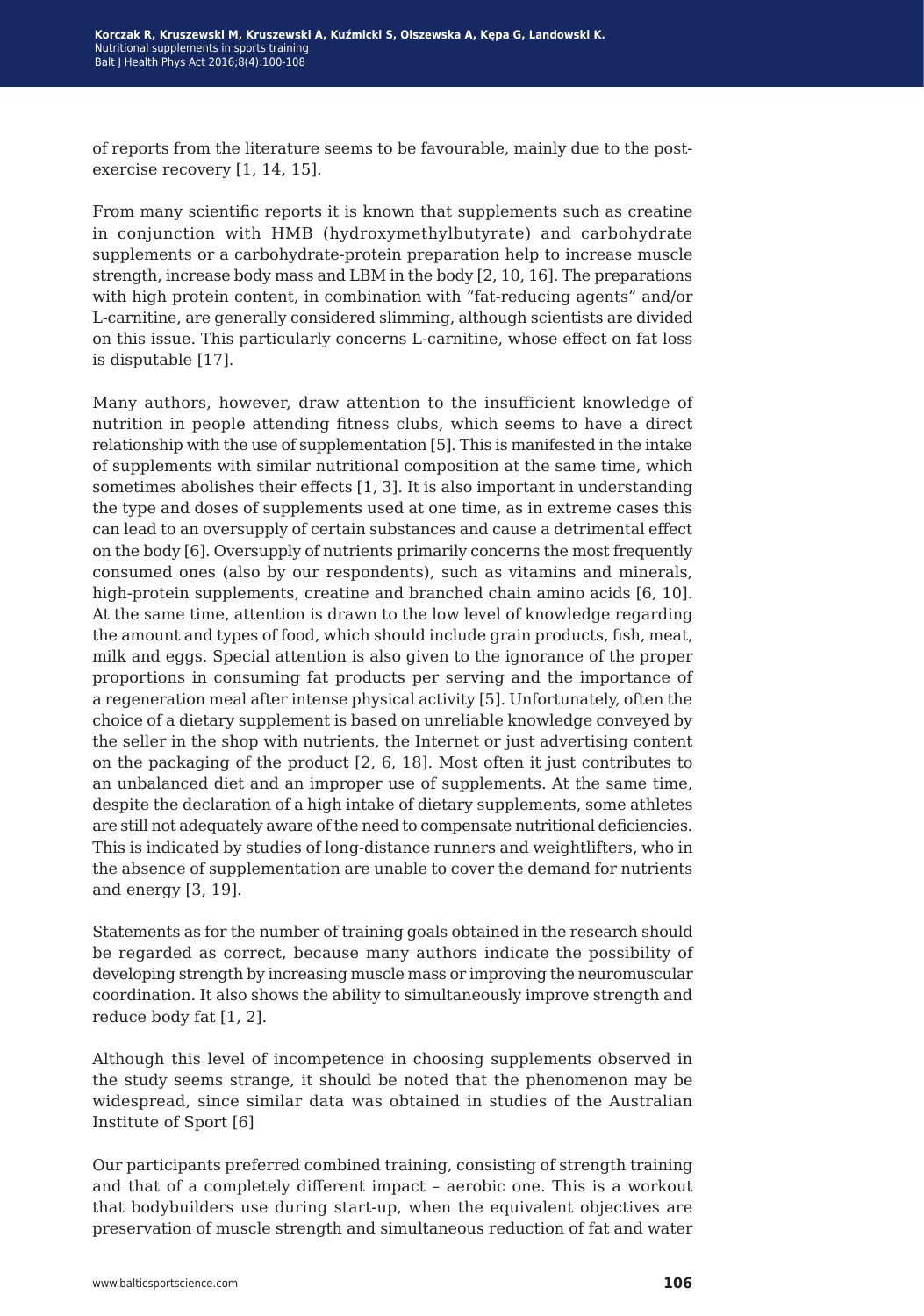from the extracellular compartment [4]. Such actions are intended to achieve a proportional figure and high muscular definition desired by bodybuilders and being in consistence with the criteria assessed by the judges during competition [4, 16]. The type of training consisting of aerobic and anaerobic exercises carried out during one training session is also typical of a relatively new activity called "Crossfit", which is gaining popularity among athletes and aspiring to gain the status of a separate sports discipline [16]. It seems, however, that those we surveyed were not equipped with this knowledge and choices they made were not guided by thorough knowledge in this aspect. Their answers were rather declarative in nature or were a result of mechanical adherence to their instructors' advice.

# **conclusions**

Despite reports about the prevalence of the use of supplementation, a significantly smaller proportion of respondents declared the intake of support measures.

Most often respondents declared the use of branched chain amino acids (BCAA), high-protein supplements and creatine. A small proportion of respondents declared the use of carbohydrate supplements. No one declared the consumption of sports drinks.

In terms of combining supplements, respondents most often declared taking more than one supplement at the same time.

Most protein supplements were combined with BCAA, creatine, vitamins and minerals.

Lack of knowledge of dietetics manifested itself in declarations of taking supplements of a similar composition at the same time, the consumption of excessive doses of certain substances, not knowing rules for maintaining the correct proportions of the basic ingredients of a diet, as well as a need for supplementation of certain substances, depending on the type of exercise.

Athletes wanted to achieve one or two training goals in their classes, but the selection of supplements to help achieve those goals was wrong.

Respondents did not give some significant preference to the type of exercise (aerobic, strength) to be carried out in class, pointing to the parallel execution during one training session.

The above led authors to the conclusion:

1. In the light of our study, supplementation among recreational athletes, is not as widespread as is commonly thought.

2. The declared supplementation has a standard structure, although the number of substances adopted at the same time is lower than in athletes in high sports classes.